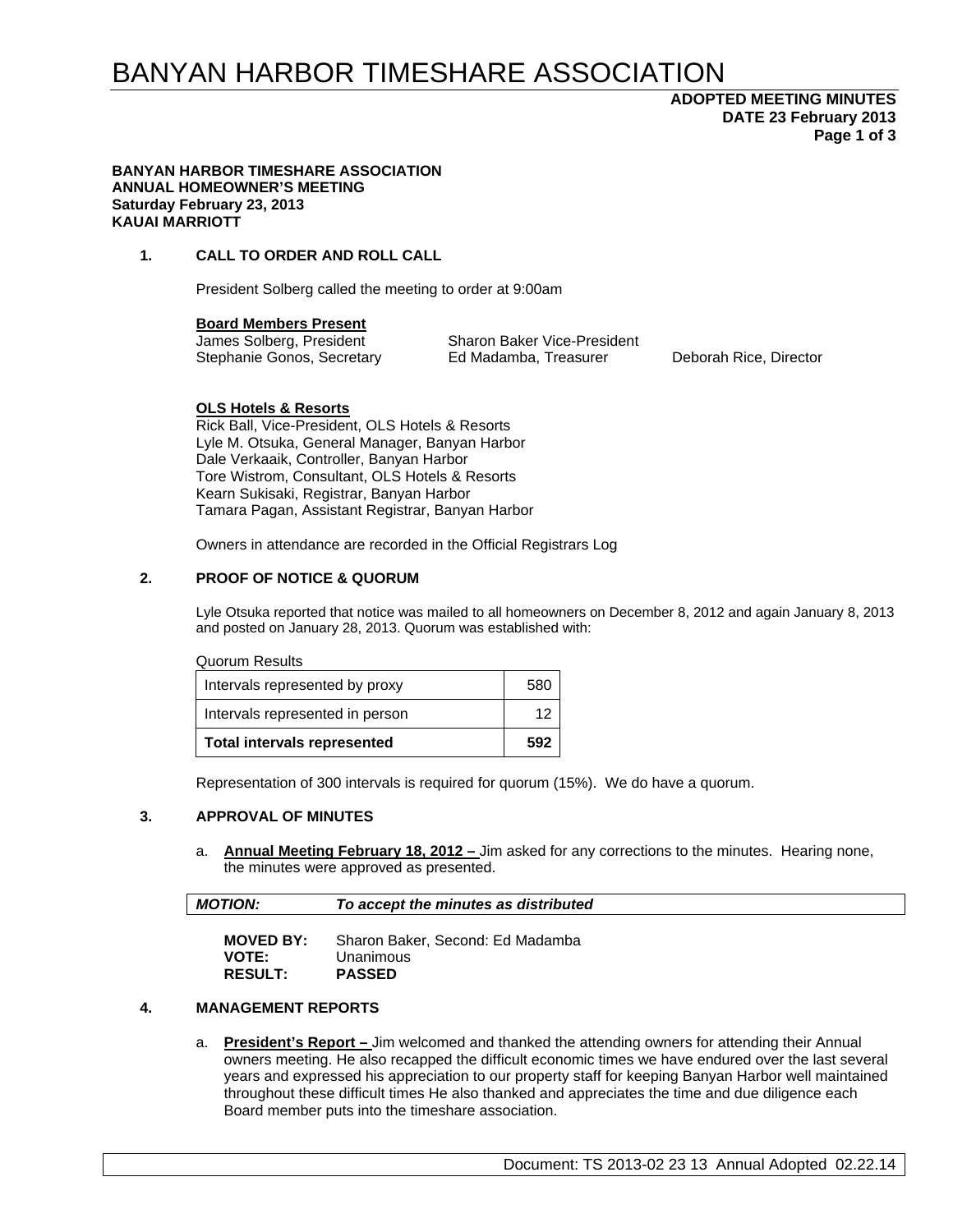# BANYAN HARBOR TIMESHARE ASSOCIATION

### **ADOPTED MEETING MINUTES DATE 23 February 2013 Page 2 of 3**

- b. **Treasurer's Report –** Ed Madamba referred to Rick Ball VP of OLS Hotels & Resorts, for the year end 2012 financial report. Rick recapped 1 timeshare unit was removed from the timeshare inventory to assist in decreasing the number of delinquent units foreclosed by the Timeshare association. He then reviewed the financial results through December 2012. Revenues year-to-date were behind budget by \$33,785. This was offset somewhat by the new amenity fee income of \$21,442 for the year. Payroll taxes, health insurance and increased bad debt write off (\$58,408) contributed to an operating expense over budget year-to- date. The staff continues to do an excellent job in managing controllable expenses, which were \$28,000 favorable to budget for the year. Through December 31, 2012, Net Earnings are <\$70,916>. Rick reiterated our 2012 budget was a really tight budget and the finalization of the deed backs and foreclosures of prior years had a major impact on the year-to-date financials.
- c. **Manager's Report** Lyle once again acknowledged our great team of Banyan Harbor associates and that Banyan Harbor maintained 3<sup>rd</sup> place in year-to-date OLS guest comment scores, with a 96.2% satisfaction rating. Lyle then recapped the current projects and briefly reviewed the distributed 2012 summary of projects completed through out the year. He emphasized 2 projects: installation of compact fluorescent bulbs and emergency flashlights.
- **5. Budget 2013 –** Rick reviewed the 2013 budget, approved by the Board of Directors at the Nov. 14, 2012 Board Meeting, which was also included in owner handouts at the door and mailed to owners with the January 2012 proxy mailing. Rick reviewed the maintenance fee comparison hand out, which reflects that Banyan Harbor continues to have one of Kauai's most reasonable maintenance fees for similar projects. He also mentioned the owner website has this and much more useful information.

### **6. ELECTION**

a. **Nominations –** Jim reported that two Board positions are available. Jim read the names of each of the candidates, who submitted their names for the available Board positions.

| <b>MOTION:</b>                     | Move to accept the slate of candidates for nomination- Deborah Rice and Ed Madamba |
|------------------------------------|------------------------------------------------------------------------------------|
| $\mathbf{H} \mathbf{A} \mathbf{H}$ | $\blacksquare$                                                                     |

| Harry Baker, Second: Jill Briley |
|----------------------------------|
| Unanimous                        |
| <b>PASSED</b>                    |
|                                  |

Jim then asked (3 times, as required by State statues) if there were any nominations from the floor. Hearing none the following motion was made:

|    | <b>MOVED BY:</b><br><b>VOTE:</b> | Harry Baker, Second: Linda Garcia<br>Unanimous                                                             |
|----|----------------------------------|------------------------------------------------------------------------------------------------------------|
|    |                                  | <b>PASSED</b><br><b>RESULT:</b>                                                                            |
|    |                                  |                                                                                                            |
| b. | inspectors.                      | <b>Election of Inspectors</b> – With only two candidates for two positions, there was no need for election |

| <b>MOVED BY:</b> | Harry Baker, Second: Ben Bregman |
|------------------|----------------------------------|
| <b>VOTE:</b>     | Unanimous                        |
| <b>RESULT:</b>   | <b>PASSED</b>                    |

Document: TS 2013-02 23 13 Annual Adopted 02.22.14